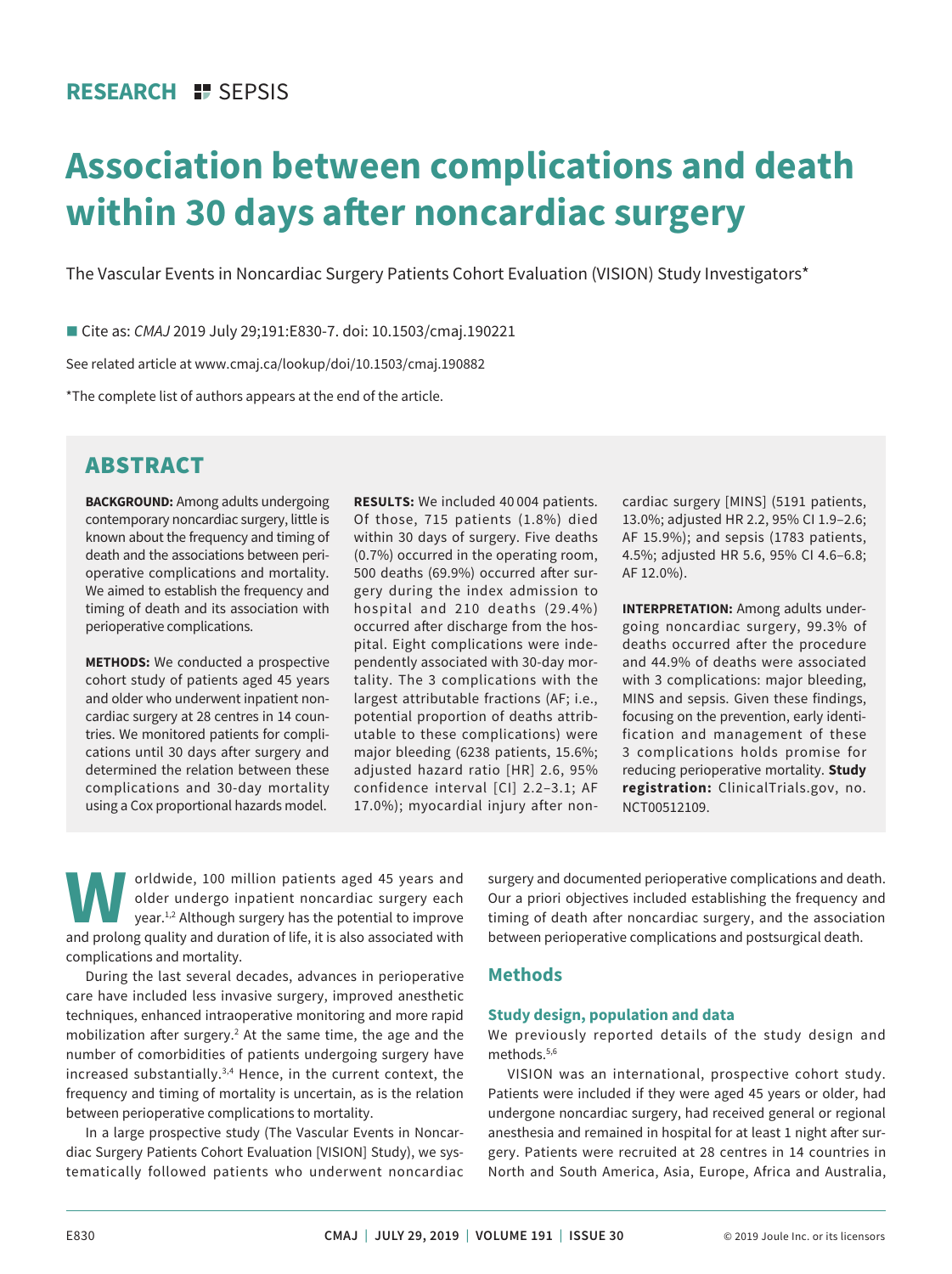from August 2007 to November 2013 (Supplemental Table 1, Appendix 1, available at www.cmaj.ca/lookup/suppl/ doi:10.1503/cmaj.190221/-/DC1). If patients underwent surgery and were enrolled in VISION and then had surgery 18 months later, they could not be re-enrolled in VISION. In other words, patients could be enrolled only once. This is a common criterion we use in our observational and randomized controlled trials. Appendix 1 lists the participating centres and investigators, as well as the grants and funding sources (Box 1). Appendix 1A provides the study oversight.

All centres that enrolled patients were academic hospitals. Research team members identified patients undergoing elective, urgent or emergent surgery during the day and night, and on weekdays and weekends, through daily screening of patient lists in preoperative assessment clinics, daily surgical lists, surgical

## **Box 1: Supplementary table of contents for Appendix 1\***

#### **1. Supplemental centres, investigators, and funding sources**

- **•** Participating centres and investigators: pages 2, 3
- **•** Vascular Events in Noncardiac Surgery Patients Cohort Evaluation (VISION) funding sources: pages 3–5
- **2. Supplemental appendices**
- **•** Appendix 1A. Study oversight: page 6
- **•** Appendix 1B. Participant consent: page 7
- **•** Appendix 1C. Surgical categories: page 8
- **•** Appendix 1D. Study outcomes and their definitions: pages 9, 10
- **•** Appendix 1E. Outcome adjudication: page 11
- **•** Appendix 1F. Preoperative and surgical variables used in the multivariable analyses to determine the relationships between perioperative complications and 30-day mortality: page 12

#### **3. Supplemental tables**

- **•** Supplemental Table 1. Recruitment by country and centre: pages 13, 14
- **•** Supplemental Table 2. 30-day mortality by region: page 15
- **•** Supplemental Table 3. Relationship between region and mortality: page 16
- **•** Supplemental Table 4. 30-day mortality by surgical category: pages 17, 18
- **•** Supplemental Table 5. Timing and location of death by region: page 19
- **•** Supplemental Table 6. Timing and location of death by surgical category: page 20
- **•** Supplemental Table 7. Relationship between preoperative patient characteristics and surgical category with 30-day mortality: page 21
- **•** Supplemental Table 8. 30-day complications by region: page 22
- **•** Supplemental Table 9. Main results and post-hoc analyses evaluating relationship between perioperative complications and 30-day mortality: pages 23, 24

#### **4. Supplemental figures**

- **•** Supplemental Figure 1. Patient flow chart: page 25
- **•** Supplemental Figure 2. Cumulative proportion of events during 30-day follow-up: page 26

\*Appendix 1, available at www.cmaj.ca/lookup/suppl/doi:10.1503/ cmaj.190221/-/DC1.

lists from the previous day, patient lists on surgical wards and in intensive care units, and patients in the preoperative holding areas. In some centres, surgical volume exceeded the capacity of research staff to enroll all eligible patients on consecutive weeks. To facilitate recruitment of a representative sample in these centres, the project office created a recruitment schedule consisting of randomly selected weeks of recruitment or randomly selected surgical services, proportional to the prevalence of the types of surgery at each local centre. Appendix 1B provides the details regarding participant consent.

Research team members interviewed and examined patients and reviewed charts to obtain baseline variables (e.g., comorbidities), type of surgery (Appendix 1C) and type of anesthesia; ensured measurement of troponin T at 6–12 hours after surgery and on days 1, 2 and 3 after surgery; and evaluated patients throughout their hospital stay, reviewed hospital charts and noted outcomes.

All-cause mortality was the primary outcome. The specific complications that we evaluated were major bleeding, myocardial injury after noncardiac surgery (MINS), sepsis, nonsepsis infection, acute kidney injury requiring dialysis, stroke, congestive heart failure, venous thromboembolism and new-onset atrial fibrillation. Appendix 1D provides the study outcomes and their definitions. Study team members phoned patients (or, if the patient was unavailable, next of kin) at 30 days after surgery and documented patient outcomes. We focused on 30-day outcomes because noncardiac surgery is associated with an increased risk of major complications until 30 days after surgery, $^7$  and most perioperative studies focus on 30-day outcomes. 8-10

Research team members submitted case report forms and supporting documentation to the data management system (iDataFax, coordinating centre, McMaster University, Hamilton, Ontario). Data monitoring comprised central data consistency checks and on-site monitoring. Outcome adjudicators evaluated the outcomes listed in Appendix 1E; their decisions were used for the analyses.

## **Statistical analysis**

We wrote a statistical analysis plan before undertaking analyses, which is available in Appendix 2 (available at www.cmaj.ca/ lookup/suppl/doi:10.1503/cmaj.190221/-/DC1). Of the patients who died within 30 days after noncardiac surgery, we determined the proportion who died in the operating room, after surgery during the index admission to hospital and after discharge from the hospital. We determined the risk of death by geographical region and type of surgery.

To determine the relation between perioperative complications and mortality, we used a Cox proportional hazards model in which the dependent variable was mortality up to 30 days after noncardiac surgery. Independent variables included preoperative and surgical variables previously associated with 30-day perioperative mortality<sup>5,11</sup> (Appendix 1F) and perioperative complications as time-dependent variables. We included centre in the model as a random effect. Patients who did not complete the 30-day follow-up were censored on the last day their vital status was known. We established our sample population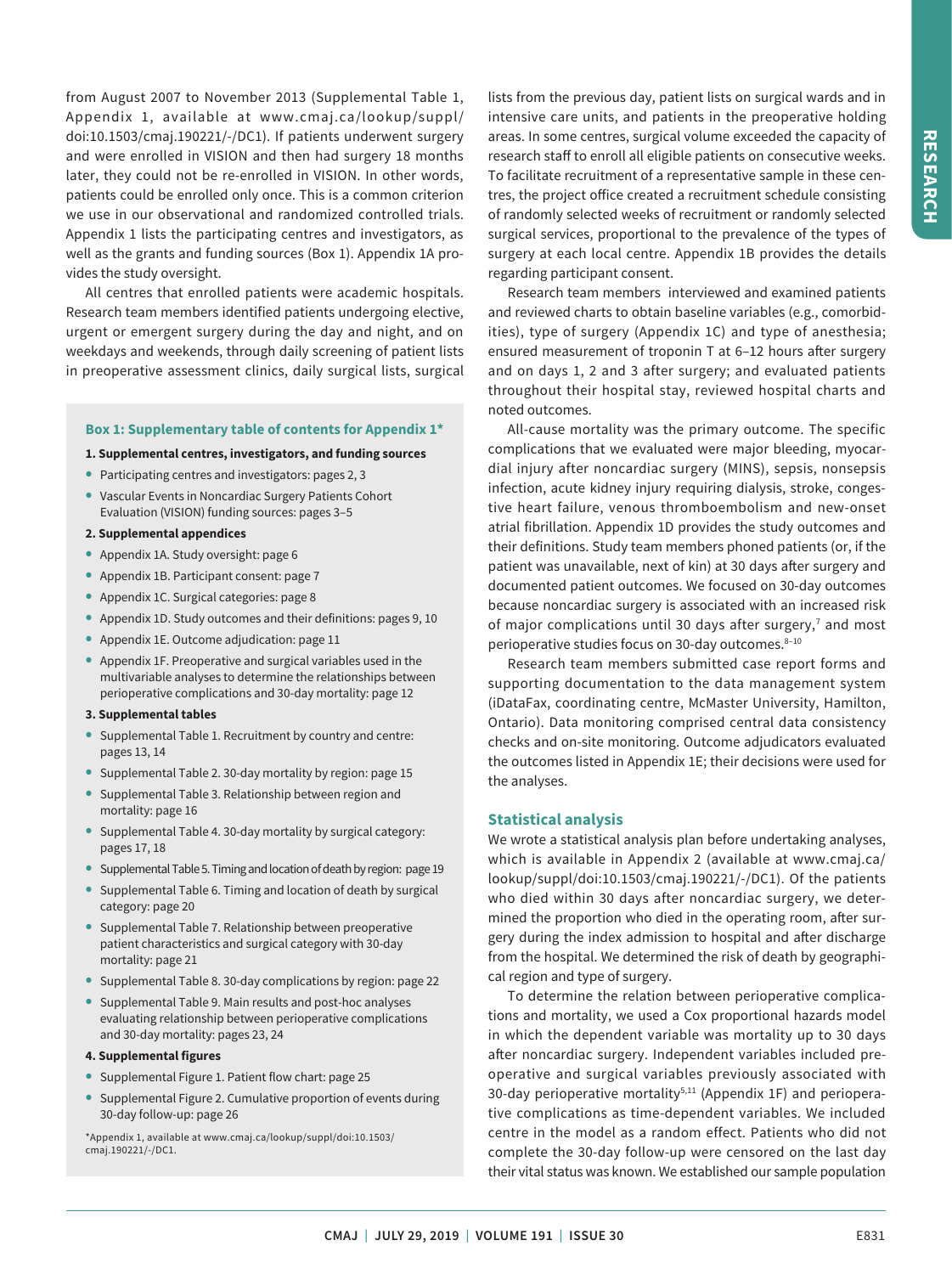based on the number of events that we would require to include an adequate number of covariates in our risk prediction models. Our sample population of 40 000 patients provided 37 events per variable included in our multivariable analysis,<sup>12</sup> which ensured a stable model.

Based on the results of the Cox proportional hazards model, we determined the attributable fraction (AF) for each complication that was independently associated with 30-day mortality.<sup>13</sup> This is a measure that represents the proportional reduction in mortality within a population that would occur if the incidence of a complication was reduced to 0, provided that a causal relation existed between that complication and 30-day mortality.

For the Cox proportional hazards models, we report adjusted hazard ratios (HRs) and 95% confidence intervals (CIs). Discrimination was assessed through evaluation of the optimismcorrected C-index. All tests were 2-sided, and we designated *p* < 0.05 as significant. Analyses were performed using SAS version 9/4 (SAS Institute Inc.) and version R-3.5.1 (R Project).

## **Ethics approval**

Each academic hospital obtained approval from its research ethics board before starting patient enrolment.

## **Results**

 Of the 40 037 patients enrolled in VISION, 40 004 were included in these mortality analyses; we were unable to determine survival status at hospital discharge or at 30 days for 31 patients, and 2 patients were missing predictors used in our model (Supplemental Figure 1, Appendix 1). We obtained 30-day follow-up data on 39 651 patients (99.1%).

Table 1 reports patients' preoperative characteristics, surgical categories and type of anesthesia. Half of the patients were women, and mean age was 63.9 (standard deviation 11.2) yr. The most common comorbidities were hypertension (20 152 patients, 50.5%), active cancer (9832 patients, 24.6%), and diabetes (8332 patients, 20.9%). The most common surgeries were lowrisk surgery (14 383 patients, 36.0%), major general surgery (7950 patients, 19.9%) and major orthopedic surgery (6982 patients, 17.5%). Of all surgeries, 4189 patients (10.5%) underwent urgent or emergent surgery. The most common types of anesthesia were general only (20 760 patients, 51.9%) and neuraxial only (9557 patients, 23.9%). The median length of hospital stay was 4 (interquartile range [IQR] 2–8) days.

During the 30-day follow-up, 715 patients (1.8%, 95% CI 1.7%– 1.9%) died. Mortality varied across regions (Supplemental Table 2, Appendix 1), ranging from 96 deaths among 1489 patients (6.4%, 95% CI 5.3%–7.8%) in Africa to 253 deaths among 22 447 patients (1.1%, 95% CI 1.0%–1.3%) in North America, Europe and Australia. Geographical regions were independent predictors of mortality when added to our model (Supplemental Table 3, Appendix 1). Mortality also varied across surgical categories (Supplemental Table 4, Appendix 1), ranging from a mortality of 240 deaths among 7950 patients (3.0%, 95% CI 2.7–3.4) undergoing major general surgery to 24 deaths among 4827 patients (0.5%, 95% CI 0.3–0.7) undergoing major urology and gynecology surgeries; the

## **Table 1: Patient baseline characteristics**

| <b>Characteristic</b>                                                              | No. (%) of patients<br>$n = 40004$ |
|------------------------------------------------------------------------------------|------------------------------------|
| Age, yr                                                                            |                                    |
| $45 - 64$                                                                          | 22 141 (55.3)                      |
| $65 - 74$                                                                          | 10 160 (25.4)                      |
| $\geq 75$                                                                          | 7703 (19.3)                        |
| Sex, female                                                                        | 19877 (49.7)                       |
| History of                                                                         |                                    |
| Hypertension                                                                       | 20 152 (50.5)<br>$n = 39917$       |
| <b>Diabetes</b>                                                                    | 8332 (20.9)<br>$n = 39905$         |
| Coronary artery disease                                                            | 5159 (12.9)<br>$n = 39876$         |
| Peripheral arterial disease                                                        | 3203(8.0)                          |
| Chronic obstructive pulmonary disease                                              | 3165(7.9)                          |
| Coronary revascularization                                                         | 2256(5.7)<br>$n = 39828$           |
| Stroke                                                                             | 1682 (4.2)                         |
| Congestive heart failure                                                           | 1424 (3.6)<br>$n = 39870$          |
| High-risk coronary artery disease                                                  | 384 (1.0)                          |
| Cardiac arrest                                                                     | 235(0.6)<br>$n = 39868$            |
| Coronary revascularization within 6 mo                                             | 138 (0.3)<br>$n = 39827$           |
| Active cancer                                                                      | 9832 (24.6)                        |
| Atrial fibrillation just before surgery                                            | 1123 (2.8)<br>$n = 39876$          |
| Preoperative estimated glomerular<br>filtration rate (mL/min/1.73 m <sup>2</sup> ) | $n = 37290$                        |
| < 30                                                                               | 1515(4.1)                          |
| $30 - 44$                                                                          | 1774 (4.8)                         |
| $45 - 59$                                                                          | 3707 (9.9)                         |
| >60                                                                                | 30 294 (81.2)                      |
| Surgical category*                                                                 |                                    |
| Major general                                                                      | 7950 (19.9)                        |
| Major orthopedic                                                                   | 6982 (17.5)                        |
| Major urology and gynecology                                                       | 4827 (12.1)                        |
| Major vascular                                                                     | 2642(6.6)                          |
| Major neurosurgery                                                                 | 2341(5.9)                          |
| Major thoracic                                                                     | 1165 (2.9)                         |
| Low-risk surgery only                                                              | 14383 (36.0)                       |
| Urgent or emergent surgery                                                         | 4189 (10.5)                        |
| Type of anesthesia                                                                 | $n = 39969$                        |
| General only                                                                       | 20760 (51.9)                       |
| Neuraxial (spinal or epidural) only                                                | 9557 (23.9)                        |
| General with nitrous oxide only                                                    | 3805(9.5)                          |
| General and thoracic epidural only                                                 | 1658(4.1)                          |
| General and nerve block only                                                       | 1252(3.1)                          |
| Other                                                                              | 2937 (7.3)                         |

\*No. of patients with 2 major surgery categories = 280; no. of patients with 3 major surgery categories = 3.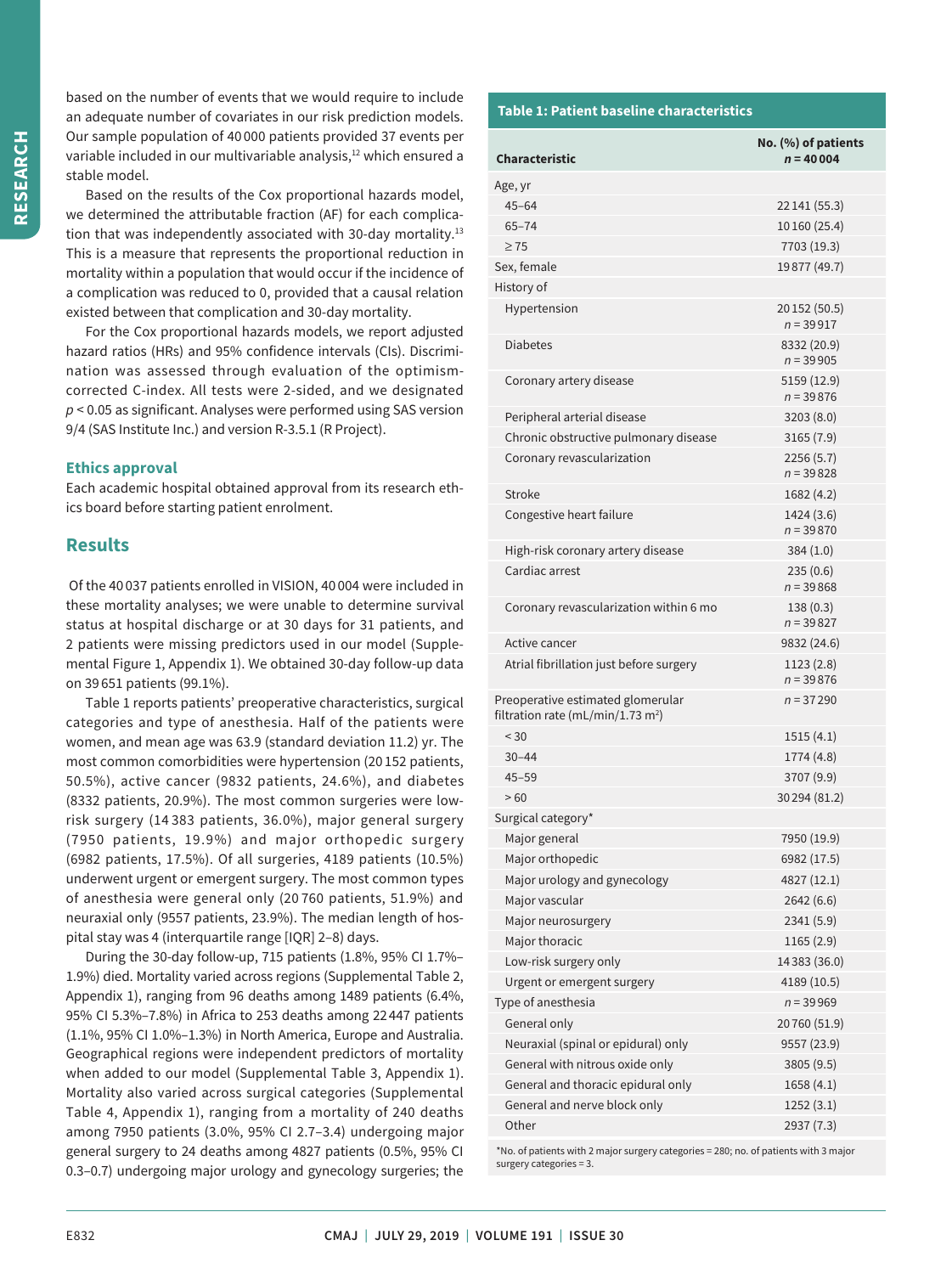## **Table 2: Thirty–day perioperative complications overall and by type of surgery**

|                                                     | $110, 170, 3370$ Gij of patients    |                           |                                                                                                                                                   |                                   |                                 |                               |                                               |                                         |  |  |
|-----------------------------------------------------|-------------------------------------|---------------------------|---------------------------------------------------------------------------------------------------------------------------------------------------|-----------------------------------|---------------------------------|-------------------------------|-----------------------------------------------|-----------------------------------------|--|--|
|                                                     | <b>Type of major surgery</b>        |                           |                                                                                                                                                   |                                   |                                 |                               |                                               |                                         |  |  |
| <b>Outcome</b>                                      | <b>All surgeries</b><br>$n = 40004$ | General<br>$n = 7950$     | <b>Vascular</b><br>$n = 2642$                                                                                                                     | <b>Neurosurgery</b><br>$n = 2341$ | <b>Orthopedic</b><br>$n = 6982$ | <b>Thoracic</b><br>$n = 1165$ | <b>Urology or</b><br>gynecology<br>$n = 4827$ | Low-risk<br>surgery only<br>$n = 14383$ |  |  |
| Major bleeding                                      | 6238                                | 1454                      | 666<br>(15.6, 15.2-16.0) (18.3, 17.5-19.2) (25.2, 23.6-26.9) (17.9, 16.4-19.5) (31.0, 29.9-32.1) (10.2, 8.6-12.1) (13.6, 12.7-14.6)               | 419                               | 2164                            | 119                           | 658                                           | 876<br>$(6.1, 5.7 - 6.5)$               |  |  |
| <b>MINS</b>                                         | 5191                                | 980                       | 633<br>$(13.0, 12.7-13.3)$ $(12.3, 11.6-13.1)$ $(24.0, 22.4-25.6)$ $(12.9, 11.6-14.3)$ $(18.0, 17.1-18.9)$ $(19.8, 17.6-22.2)$ $(10.4, 9.6-11.3)$ | 301                               | 1257                            | 231                           | 503                                           | 1335<br>$(9.3, 8.8 - 9.8)$              |  |  |
| Sepsis                                              | 1783                                | 783                       | 140                                                                                                                                               | 132                               | 258                             | 54                            | 162                                           | 293                                     |  |  |
|                                                     | $(4.5, 4.3 - 4.7)$                  | $(9.8, 9.2 - 10.5)$       | $(5.3, 4.5 - 6.2)$                                                                                                                                | $(5.6, 4.8 - 6.6)$                | $(3.7, 3.3 - 4.2)$              | $(4.6, 3.6 - 6.0)$            | $(3.4, 2.9 - 3.9)$                            | $(2.0, 1.8 - 2.3)$                      |  |  |
| Infection without                                   | 2171                                | 632                       | 152                                                                                                                                               | 102                               | 508                             | 44                            | 261                                           | 493                                     |  |  |
| sepsis                                              | $(5.4, 5.2 - 5.7)$                  | $(7.9, 7.4 - 8.6)$        | $(5.8, 4.9 - 6.7)$                                                                                                                                | $(4.4, 3.6 - 5.3)$                | $(7.3, 6.7 - 7.9)$              | $(3.8, 2.8 - 5.0)$            | $(5.4, 4.8 - 6.0)$                            | $(3.4, 3.1 - 3.7)$                      |  |  |
| Acute kidney injury                                 | 118                                 | 49                        | 25                                                                                                                                                | $\overline{4}$                    | 14                              | 3                             | $\overline{7}$                                | 17                                      |  |  |
| with dialysis                                       | $(0.3, 0.2 - 0.4)$                  | $(0.6, 0.5 - 0.8)$        | $(0.9, 0.6 - 1.4)$                                                                                                                                | $(0.2, 0.1 - 0.4)$                | $(0.2, 0.1 - 0.3)$              | $(0.3, 0.1 - 0.8)$            | $(0.1, 0.1 - 0.3)$                            | $(0.1, 0.1 - 0.2)$                      |  |  |
| Stroke                                              | 132                                 | 20                        | 25                                                                                                                                                | 34                                | 24                              | 5                             | $\overline{7}$                                | 18                                      |  |  |
|                                                     | $(0.3, 0.3 - 0.4)$                  | $(0.3, 0.2 - 0.4)$        | $(0.9, 0.6 - 1.4)$                                                                                                                                | $(1.5, 1.0 - 2.0)$                | $(0.3, 0.2 - 0.5)$              | $(0.4, 0.2 - 1.0)$            | $(0.1, 0.1 - 0.3)$                            | $(0.1, 0.1 - 0.2)$                      |  |  |
| Venous                                              | 299                                 | 71                        | 15                                                                                                                                                | 22                                | 114                             | 5                             | 38                                            | 39                                      |  |  |
| thromboembolism                                     | $(0.7, 0.7 - 0.8)$                  | $(0.9, 0.7-1.1)$          | $(0.6, 0.3 - 0.9)$                                                                                                                                | $(0.9, 0.6 - 1.4)$                | $(1.6, 1.4 - 2.0)$              | $(0.4, 0.2 - 1.0)$            | $(0.8, 0.6 - 1.1)$                            | $(0.3, 0.2 - 0.4)$                      |  |  |
| Congestive heart                                    | 372                                 | 113                       | 46                                                                                                                                                | 5                                 | 120                             | 12                            | 30                                            | 53                                      |  |  |
| failure                                             | $(0.9, 0.8 - 1.0)$                  | $(1.4, 1.2 - 1.7)$        | $(1.7, 1.3 - 2.3)$                                                                                                                                | $(0.2, 0.1 - 0.5)$                | $(1.7, 1.4 - 2.1)$              | $(1.0, 0.6-1.8)$              | $(0.6, 0.4 - 0.9)$                            | $(0.4, 0.3 - 0.5)$                      |  |  |
| New, clinically<br>important atrial<br>fibrillation | 370<br>$(0.9, 0.8 - 1.0)$           | 145<br>$(1.8, 1.6 - 2.1)$ | 47<br>$(1.8, 1.3 - 2.4)$                                                                                                                          | 9<br>$(0.4, 0.2 - 0.7)$           | 89<br>$(1.3, 1.0-1.6)$          | 35<br>$(3.0, 2.2 - 4.1)$      | 29<br>$(0.6, 0.4 - 0.9)$                      | 28<br>$(0.2, 0.1 - 0.3)$                |  |  |
| Death                                               | 715                                 | 240                       | 73                                                                                                                                                | 62                                | 124                             | 20                            | 24                                            | 177                                     |  |  |
|                                                     | $(1.8, 1.7-1.9)$                    | $(3.0, 2.7 - 3.4)$        | $(2.8, 2.2 - 3.5)$                                                                                                                                | $(2.6, 2.1 - 3.4)$                | $(1.8, 1.5-2.1)$                | $(1.7, 1.1 - 2.6)$            | $(0.5, 0.3 - 0.7)$                            | $(1.2, 1.1-1.4)$                        |  |  |

**No. (%, 95% CI) of patients**

Note: CI = confidence interval, MINS = myocardial injury after noncardiac surgery.

latter mortality was lower than what were deemed a priori as low-risk surgeries (177 deaths among 14 383 patients [1.2%, 95% CI 1.1–1.4]).

Among the 715 patients who died, 5 deaths (0.7%, 95% CI 0.3%–1.6%) occurred in the operating room, 500 (69.9%, 95% CI 66.5%–73.2%) occurred after surgery during the index admission to hospital and 210 (29.4%, 95% CI 26.1%–32.8%) occurred after discharge from the hospital. The median time to death was 11 (IQR 6–19) days, and the number of deaths was almost evenly distributed over 30-day follow-up (Supplemental Figure 2, Appendix 1).

The timing and location of deaths varied across regions (e.g., Asia, 73 deaths [37.1%] after hospital discharge; Africa, 18 deaths [18.8%] after hospital discharge; Supplemental Table 5, Appendix 1). The timing and location of deaths also varied across surgical categories (Supplemental Table 6, Appendix 1): of the deaths that occurred, death in the operating room was most common in major vascular surgery (2.7%) and death after hospital discharge was least common in major urology or gynecology surgery (12.5%).

The most common complications were major bleeding (6238 patients, 15.6%), MINS (5191 patients, 13.0%), infection without sepsis (2171 patients, 5.4%) and sepsis (1783 patients, 4.5%) (Table 2). There was variation across surgical categories for major bleeding and MINS. Among the major surgeries, major

bleeding was most common in major orthopedic surgery (2164 patients, 31.0%) and least common in thoracic surgery (119 patients, 10.2%). Among the major surgeries, MINS was most common in major vascular surgery (633 patients, 24.0%) and least common in major urologic or gynecologic surgery (503 patients, 10.4%). The median time to major bleeding was on the day (IQR 0–2) of surgery, MINS occurred a median of 1 (IQR 0–1) day after surgery and sepsis occurred a median of 6 (IQR 3–11) days after surgery (Supplemental Figure 2, Appendix 1).

Eight perioperative complications were independently associated with 30-day mortality (Table 3) after we adjusted for preoperative patient characteristics and surgical categories (Supplemental Table 7, Appendix 1). This model had an optimism-corrected concordance index (C-index) of 0.89. We found that the following complications were independently associated with 30-day mortality: major bleeding (361 deaths; adjusted HR 2.6, 95% CI 2.2–3.1), MINS (314 deaths; adjusted HR 2.2; 95% CI 1.9–2.6), sepsis (215 deaths; adjusted HR 5.6, 95% CI 4.6– 6.8), infection without sepsis (55 deaths; adjusted HR 2.3, 95% CI 1.7–3.0), acute kidney injury with new dialysis (49 deaths; adjusted HR 4.2, 95% CI 3.1–5.8), stroke (27 deaths; adjusted HR 3.7, 95% CI 2.5–5.7), venous thromboembolism (15 deaths; adjusted HR 2.2, 95% CI 1.3–3.7) and congestive heart failure (54 deaths; adjusted HR 2.4, 95% CI 1.7–3.2). The highest attributable fractions of risk of mortality were associated with major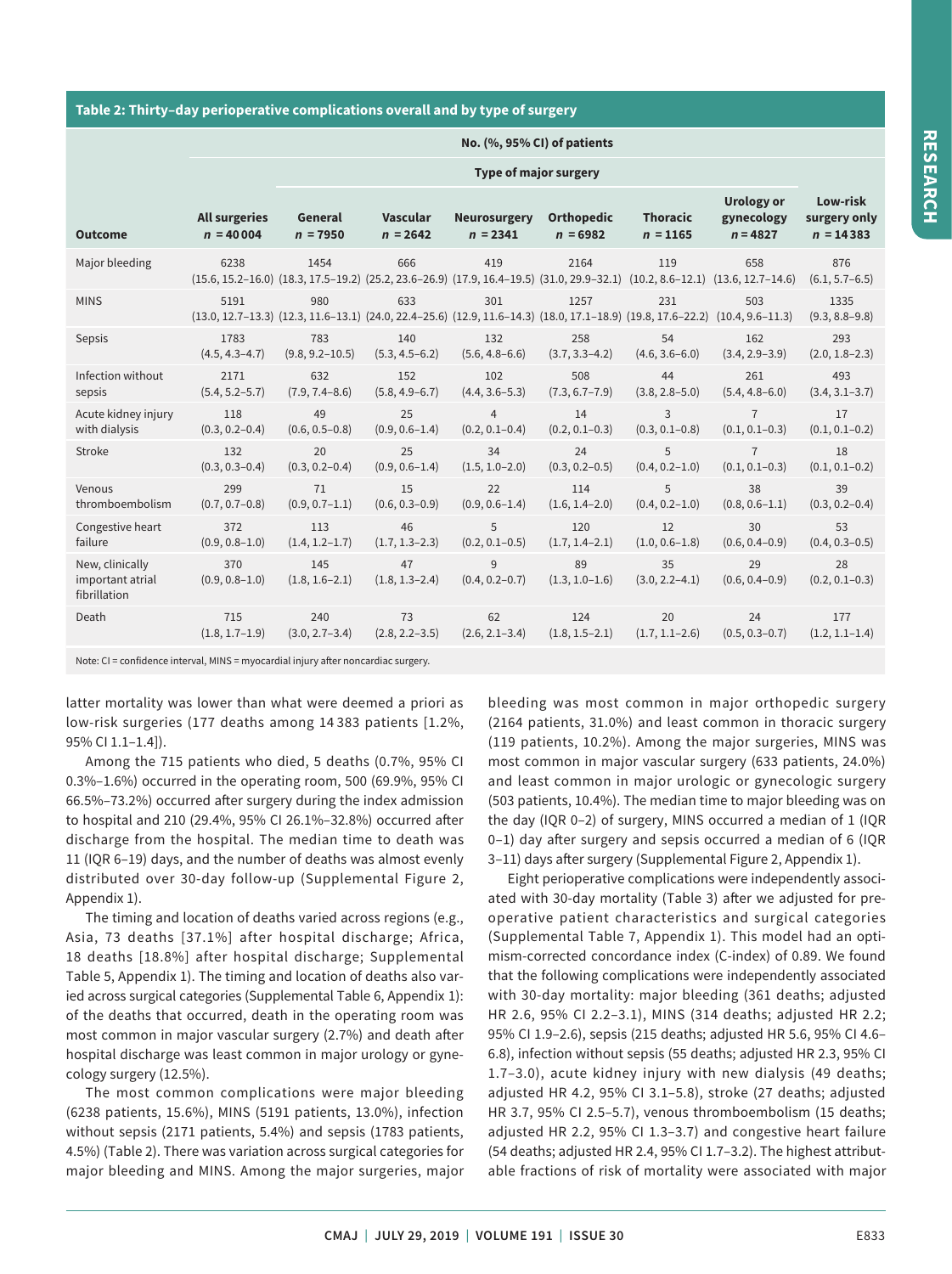## **Table 3: Relation between perioperative complications and 30-day mortality\***

| <b>Outcome</b>                                               | No. of patients who<br>died/total no. of<br>patients with the<br>outcome | Percentage (95% CI)<br>of patients who died           | <b>Adjusted HR</b><br>(95% CI)           | AF, † %     |
|--------------------------------------------------------------|--------------------------------------------------------------------------|-------------------------------------------------------|------------------------------------------|-------------|
| Major bleeding                                               | 361/6238                                                                 | $5.8(5.2 - 6.4)$                                      | $2.6(2.2-3.1)$                           | 17.0        |
| No major bleeding                                            | 354/33766                                                                | $1.0(0.9-1.2)$                                        | Ref.                                     |             |
| <b>MINS</b>                                                  | 314/5191                                                                 | $6.0(5.4-6.7)$                                        | $2.2(1.9-2.6)$                           | 15.9        |
| No MINS                                                      | 401/34813                                                                | $1.2(1.0-1.3)$                                        | Ref.                                     |             |
| Sepsis<br>Infection without sepsis<br>No sepsis or infection | 215/1783<br>55/2171<br>445/36050                                         | $12.1(10.6-13.7)$<br>$2.5(2.0-3.3)$<br>$1.2(1.1-1.4)$ | $5.6(4.6-6.8)$<br>$2.3(1.7-3.0)$<br>Ref. | 12.0<br>2.8 |
| Acute kidney injury with dialysis                            | 49/118                                                                   | $41.5(33.0 - 50.5)$                                   | $4.2(3.1 - 5.8)$                         | 1.1         |
| No acute kidney injury with dialysis                         | 666/39886                                                                | $1.7(1.5-1.8)$                                        | Ref.                                     |             |
| Stroke                                                       | 27/132                                                                   | $20.5(14.5-28.1)$                                     | $3.7(2.5-5.7)$                           | 0.8         |
| No stroke                                                    | 688/39872                                                                | $1.7(1.6-1.9)$                                        | Ref.                                     |             |
| Venous thromboembolism                                       | 15/299                                                                   | $5.0(3.1-8.1)$                                        | $2.2(1.3-3.7)$                           | 0.3         |
| No venous thromboembolism                                    | 700/39705                                                                | $1.8(1.6-1.9)$                                        | Ref.                                     |             |
| Congestive heart failure                                     | 54/372                                                                   | $14.5(11.3-18.5)$                                     | $2.4(1.7-3.2)$                           | 0.7         |
| No congestive heart failure                                  | 661/39632                                                                | $1.7(1.5-1.8)$                                        | Ref.                                     |             |
| New, clinically important atrial fibrillation                | 44/370                                                                   | $11.9(9.0-15.6)$                                      | $1.4(1.0-2.0)$                           | <b>NA</b>   |
| No new, clinically important atrial fibrillation             | 671/39634                                                                | $1.7(1.6-1.8)$                                        | Ref.                                     |             |

Note: AF = attributable fraction, CI = confidence interval, HR = hazard ratio, MINS = myocardial injury after noncardiac surgery, NA = not applicable, Ref. = reference. \*Cox proportional hazards model in which the dependent variable was 30-day mortality and the independent variables included preoperative and surgical variables previously associated with 30-day perioperative mortality and perioperative complications as time-dependent variables.

†The AF is a measure that represents the proportional reduction in mortality within a population that would occur if the incidence of a complication was reduced to 0, provided that a causal relation existed between that complication and 30-day mortality. We used frequency of a complication and the association between the complication and mortality to calculate the AF.

bleeding (17.0%), MINS (15.9%) and sepsis (12.0%). Of the 715 patients who died, 147 (20.6%, 95% CI 17.8%–23.7%) did not have any of the 8 perioperative complications that were associated with 30-day mortality.

Figure 1 shows the Kaplan–Meier estimates of mortality, MINS, major bleeding and sepsis. These complications varied across regions (Supplemental Table 8, Appendix 1). The Venn diagrams show the outcomes of patients who did and did not have major bleeding, MINS and sepsis, and patients who had combinations of these events (Figure 2).

Post hoc analyses that included preoperative estimated glomerular filtration rate and hemoglobin showed similar relations between perioperative complications and mortality (Supplemental Table 9, Appendix 1).

## **Interpretation**

In our study, involving 40 004 patients who underwent inpatient noncardiac surgery, 715 died (1.8%) within 30 days after surgery. Death in the operating room was uncommon (i.e., 5 deaths); however, death after discharge from hospital was common, accounting for 29.4% of all deaths. The 3 perioperative complications that were independently associated with mortality and had the highest attributable fractions were major bleeding, MINS and sepsis. The median time to major bleeding was the day of surgery, median time to MINS was 1 day after surgery and median time to sepsis was 6 days after surgery.

The African Surgical Outcomes Study, a large prospective cohort study that included patients undergoing noncardiac surgery in 25 countries in Africa, reported a lower risk of perioperative mortality (2.1%) compared with our study (i.e., 6.5% risk of mortality in Africa) that may be explained by the younger population and shorter duration of follow-up in the African study.<sup>14</sup> A prospective cohort study involving patients undergoing noncardiac surgery in 28 countries in Europe reported a higher risk of perioperative mortality  $(4.0\%)^{15}$  than our study  $(1.2\%)$  risk of mortality in Europe). This study recruited patients over 7 days in each hospital, and it is possible that recruitment did not reflect a representative sample within the participating centres. Moreover, this study reported that 25% of patients underwent urgent or emergent surgery, whereas 10% of patients in our study underwent urgent or emergent surgery. We found that urgent or emergent surgery was independently associated with a higher risk of mortality (Supplemental Table 7, Appendix 1).

A 2011 large retrospective study evaluated surgeries with death rates greater than  $2.0\%$ <sup>16</sup> and, similar to our study, reported that 23.2% of 30-day deaths occurred after hospital discharge. Similar to our results, a 2018 study involving adults undergoing noncardiac surgery in Switzerland reported, using a model predicting 30-day mortality, adjusted HRs associated with MINS of 2.3 (95% CI 1.2–4.4) and with sepsis of 4.5 (95% CI 2.2– 9.2).<sup>17</sup> A large randomized controlled trial that investigated the effects of perioperative β-blockers in patients undergoing noncardiac surgery reported that significant perioperative bleeding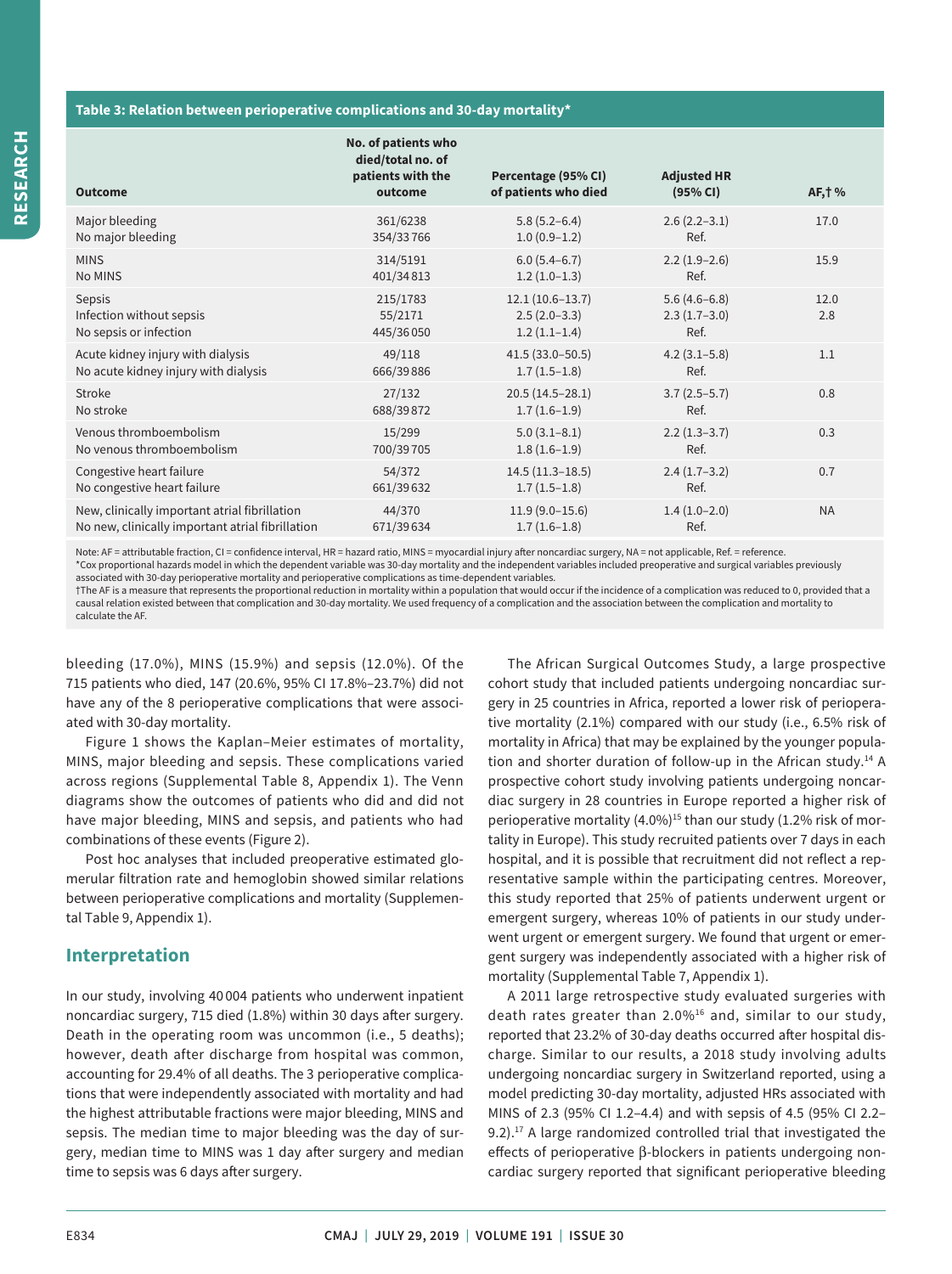

**Figure 1:** Kaplan–Meier curves for death, MINS, major bleeding and sepsis. Note: MINS = myocardial injury after noncardiac surgery.

was independently associated with 30-day mortality (adjusted HR 1.7, 95% CI 1.1–2.4), $^8$  which is similar to our finding.

In our study of patients aged 45 years and older who underwent noncardiac surgery, 1.8% of patients died within 30 days of surgery. Assuming that worldwide, 100 million adults aged 45 years and older undergo noncardiac surgery annually, $2$  then about 1.8 million adults die within 30 days of noncardiac surgery each year. This indicates that perioperative mortality is a substantial global health problem.

We found that death in the operating room was uncommon (i.e., 5 patients) and accounted for 0.7% of deaths. In contrast, postoperative mortality was substantial (i.e., 710 deaths), accounting for 99.3% of deaths. Moreover, 29.4% of all deaths occurred after patients were discharged from the hospital. These data suggest the need for improved monitoring and management of patients after surgery and into the home setting.

Anesthetic-related mortality has decreased 100-fold over the last 100 years.<sup>18</sup> Improvements in intraoperative mortality have been attributed largely to increased monitoring during surgery, through the use of electronic monitors (e.g., frequent blood pressure, continuous pulse oximetry and electrocardiography) and



Figure 2: Outcomes among patients who had major bleeding, MINS and sepsis, and patients who had combinations of these events. Notes: MINS = myocardial injury after noncardiac surgery; 29 706 (74.3%) of patients had no bleeding, sepsis or MINS, of whom 169 died (0.6%).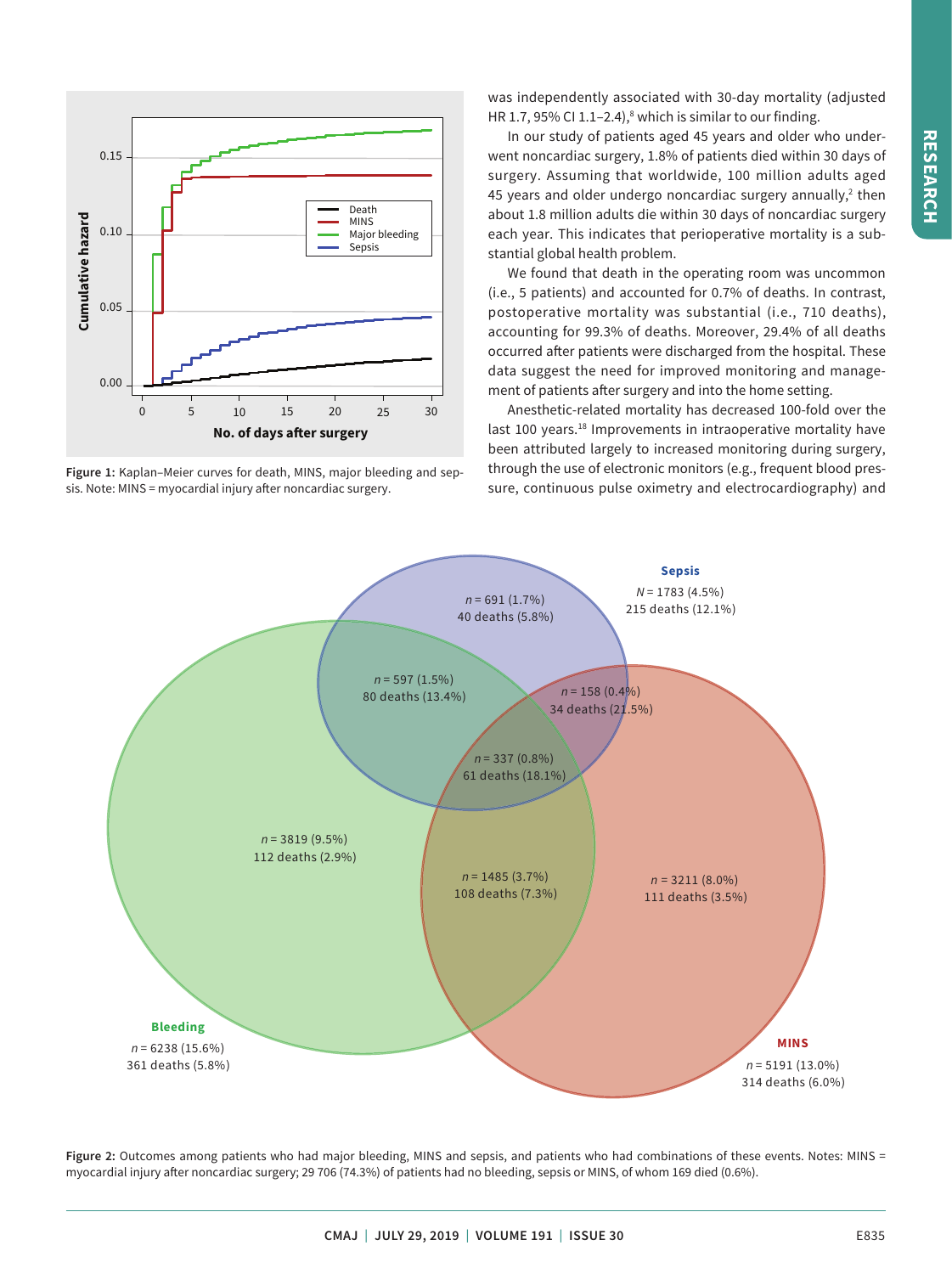the development of a culture of vigilance in anesthesia, as shown by the development of protocols and standards for intraoperative monitoring and care.<sup>19,20</sup>

In the postoperative setting, most patients receive care from their surgeon, who is often busy performing surgery. After discharge from the hospital, these patients receive care weeks later in their physician's office. After surgery, when patients are usually receiving analgesics that can mask symptoms (e.g., chest pain) of some complications,<sup>5</sup> they typically have their vital signs checked every 4-8 hours on a surgical floor.<sup>21</sup> After hospital discharge, most patients receive only monitoring at their 3- to 4-week follow-up.

Studies that obtained continuous pulse oximetry and blood pressure readings from patients on surgical floors have shown that many patients have prolonged hypoxia and hypotension that is not identified by health care providers.<sup>22,23</sup> Given that some studies have shown that hypoxia and hypotension are precursors to postoperative complications, $24,25$  remote automated monitoring technology with a health care provider who is available to respond to early signs of an impending complication may improve outcomes after surgery, similar to how anesthesiologists and enhanced monitoring improved intraoperative outcomes. These interventions require evaluation in prospective studies.

Our study has several strengths: a large sample population of patients from 28 centres in 14 countries, study team members systematically followed all patients and 99.1% of the patients completed the 30-day follow-up. Our mortality model showed excellent discrimination.

## **Limitations**

Our study has some limitations. We did not adjudicate some of our outcomes (i.e., major bleeding, sepsis, infection without sepsis, congestive heart failure and acute kidney injury with dialysis). It is possible that this led to an overestimation of some of these events; however, based on these outcome definitions and our data checks, it is likely that these outcomes were accurately reported. The data from Africa were based on a single centre, whereas all other continental data included 4 centres or more and at least 4 times the number of participants. Clinicians should view our finding of higher risk-adjusted mortality in Africa as hypothesis generating.

## **Conclusion**

Given that 99.3% of deaths among adults undergoing noncardiac surgery occur after the procedure, efforts to improve postsurgical care  $-$  in the hospital and home setting  $-$  has the potential to reduce mortality. We identified 8 perioperative complications that were independently associated with 30-day mortality. Three of these complications (i.e., major bleeding, MINS and sepsis) could explain 44.9% of the deaths. These complications are promising targets for research on prevention, early identification and management to decrease perioperative mortality. The median time to these events provides insight about when monitoring for each complication is likely to have the greatest effect. Focusing on the prevention, early identification and management of major bleeding, MINS and sepsis holds promise for decreasing perioperative deaths.

## **References**

- 1. Weiser TG, Regenbogen SE, Thompson KD, et al. An estimation of the global volume of surgery: a modelling strategy based on available data. *Lancet* 2008; 372:139-44.
- 2. Devereaux PJ, Sessler DI. Cardiac complications in patients undergoing major noncardiac surgery. *N Engl J Med* 2015;373:2258-69.
- 3. Siddiqui NF, Coca SG, Devereaux PJ, et al. Secular trends in acute dialysis after elective major surgery —1995 to 2009. *CMAJ* 2012;184:1237-45.
- 4. Smilowitz NR, Gupta N, Guo Y, et al. Trends in cardiovascular risk factor and disease prevalence in patients undergoing non-cardiac surgery. *Heart* 2018;104:1180-6.
- 5. Botto F, Alonso-Coello P, Chan MT, et al. Myocardial injury after noncardiac surgery: a large, international, prospective cohort study establishing diagnostic criteria, characteristics, predictors, and 30-day outcomes. *Anesthesiology* 2014;120:564-78.
- 6. Devereaux PJ, Biccard BM, Sigamani A, et al. Association of postoperative high-sensitivity troponin levels with myocardial injury and 30-day mortality among patients undergoing noncardiac surgery. *JAMA* 2017;317:1642-51.
- 7. Lu N, Misra D, Neogi T, et al. Total joint arthroplasty and the risk of myocardial infarction: a general population, propensity score–matched cohort study. *Arthritis Rheumatol* 2015;67:2771-9.
- 8. Devereaux PJ, Yang H, Yusuf S, et al. Effects of extended-release metoprolol succinate in patients undergoing non-cardiac surgery (POISE trial): a randomised controlled trial. *Lancet* 2008;371:1839-47.
- 9. Devereaux PJ, Mrkobrada M, Sessler DI, et al. Aspirin in patients undergoing noncardiac surgery. *N Engl J Med* 2014;370:1494-503.
- 10. Myles PS, Leslie K, Chan MT, et al. The safety of addition of nitrous oxide to general anaesthesia in at-risk patients having major non-cardiac surgery (ENIGMA-II): a randomised, single-blind trial. *Lancet* 2014;384:1446-54.
- 11. Devereaux PJ, Chan MT, Alonso-Coello P, et al. Association between postoperative troponin levels and 30-day mortality among patients undergoing noncardiac surgery. *JAMA* 2012;307:2295-304.
- 12. Peduzzi P, Concato J, Feinstein AR, et al. Importance of events per independent variable in proportional hazards regression analysis. II. Accuracy and precision of regression estimates. *J Clin Epidemiol* 1995;48:1503-10.
- 13. Rückinger S, von Kries R, Toschke AM. An illustration of and programs estimating attributable fractions in large scale surveys considering multiple risk factors. *BMC Med Res Methodol* 2009;9:7.
- 14. Biccard BM, Madiba TE, Kluyts HL, et al. Perioperative patient outcomes in the African Surgical Outcomes Study: a 7-day prospective observational cohort study. *Lancet* 2018;391:1589-98.
- 15. Pearse RM, Moreno RP, Bauer P, et al. Mortality after surgery in Europe: a 7-day cohort study. *Lancet* 2012;380:1059-65.
- 16. Yu P, Chang DC, Osen HB, et al. NSQIP reveals significant incidence of death following discharge. *J Surg Res* 2011;170:e217-24.
- 17. Puelacher C, Lurati Buse G, Seeberger D, et al. Perioperative myocardial injury after noncardiac surgery: incidence, mortality, and characterization. *Circulation* 2018;137:1221-32.
- 18. Li G, Warner M, Lang BH, et al. Epidemiology of anesthesia-related mortality in the United States, 1999-2005. *Anesthesiology* 2009;110:759-65.
- 19. Eichhorn JH. Practical current issues in perioperative patient safety. *Can J Anaesth* 2013;60:111-8.
- 20. John Doyle D, Dahaba AA, LeManach Y. Advances in anesthesia technology are improving patient care, but many challenges remain. *BMC Anesthesiol* 2018;18:39.
- 21. Leuvan CH, Mitchell I. Missed opportunities? An observational study of vital sign measurements. *Crit Care Resusc* 2008;10:111-5.
- 22. Sun Z, Sessler DI, Dalton JE, et al. Postoperative hypoxemia is common and persistent: a prospective blinded observational study. *Anesth Analg* 2015;121:709-15.
- 23. Turan A, Chang C, Cohen B, et al. Incidence, severity, and detection of blood pressure perturbations after abdominal surgery: a prospective blinded observational study. *Anesthesiology* 2019;130:550-9.
- 24. Devereaux PJ, Sessler DI, Leslie K, et al. Clonidine in patients undergoing noncardiac surgery. *N Engl J Med* 2014;370:1504-13.
- 25. Gill NP, Wright B, Reilly CS. Relationship between hypoxaemic and cardiac ischaemic events in the perioperative period. *Br J Anaesth* 1992;68:471-3.